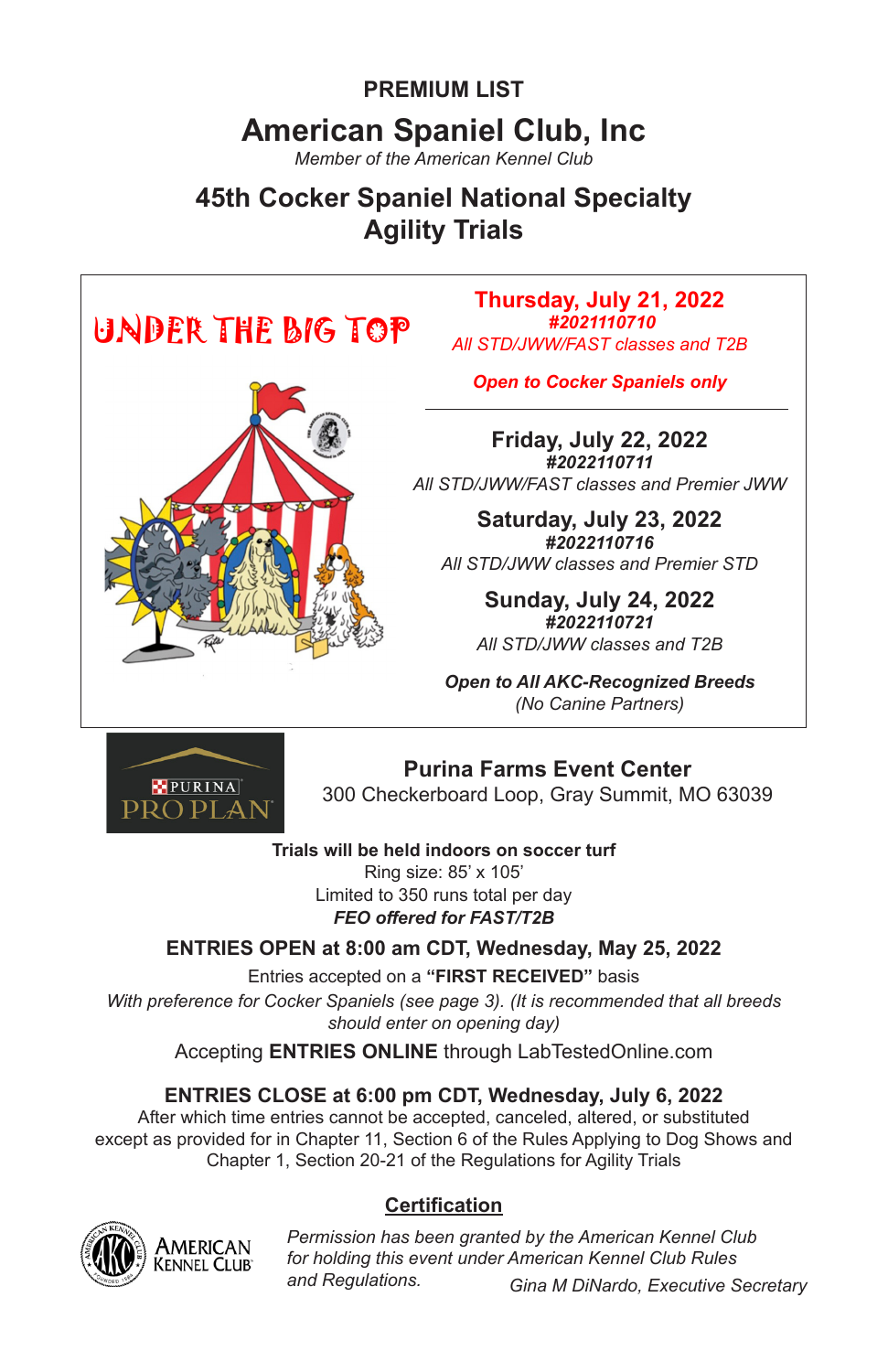## **American Spaniel Club, Inc. Officers**

103 Lyndenbury Dr, Apex, NC 27502 ascsec2021@yahoo.com

## **Board of Directors**

Class of 2025: Vivian Hudson, Linda Pitts, Nancy Foley Class of 2023: Linda Bennett, Laurie Foley, Lisa Arnett

#### **Zone Directors**

| Zone I:             | Director - Per Rismyhr (CT)    | Alternate - Heidi Armour (PA)           |  |  |  |  |
|---------------------|--------------------------------|-----------------------------------------|--|--|--|--|
| Zone II:            | Director - Dale Ward (MS)      | Alternate – Kathy Patterson (KY)        |  |  |  |  |
| Zone III:           | Director - Laura Heidrich (IL) | Alternate - Linda Wright (IN)           |  |  |  |  |
| Zone IV:            | Director - Stephanie Kaul (CA) | Alternate – Marieceil Torres-Young (OR) |  |  |  |  |
| Zone V:             | Director - Deann Jepson (MO)   | Alternate – Lisa Barras (TX)            |  |  |  |  |
| <b>AKC Delegate</b> |                                |                                         |  |  |  |  |

Bruce Van Deman

## **Trial Chair**

Vivian Hudson 7 Derby Square, Salem, MA 01970 270-791-0517 bar\_bax@icloud.com

#### **Event Committee**

Stacey Baumbarger, Joan Braun, Martha Gurney, Vivian Hudson, Dr Sylvia Martinez and members of the ASC present

#### **Judges & Assignments**

Laura English (VMO) Contract Mary Mullen (VMO) 12602 Cold Water Dr, Evansville, IN 8417 Holly Ct, Evansville, IN *All classes - Sat/Sun All classes - Thurs/Fri*

#### **Veterinarians On Call**

Pacific Animal Hospital 450 West Flier Dr, Pacific, MO 636-257-2100

Weekdays: 7:00 am-5:00 pm Saturday 7:00 am - 12:00 pm Directions from show site: At main gate, turn right onto Hwy MM. Turn right on Hwy 100. Continue on Hwy 100, over I-44. Turn left on US66/Osage St. Turn right on Flier Dr.

#### **24 Hour Emergency Clinic**

Veterinary Specialty Services 1021 Howard George Dr, Manchester, MO 63021 636-227-6100

Weekdays: 5:00 pm - 8:00 am Weekends: 24 hours Directions from trial site: At main gate, turn right onto Hwy MM. Turn right on Hwy 100. Take I-44 east to Exit #272, Hwy 141. Take Hwy 141 north to Howard George Dr/S Outer Road (on right). Clinic will be on left.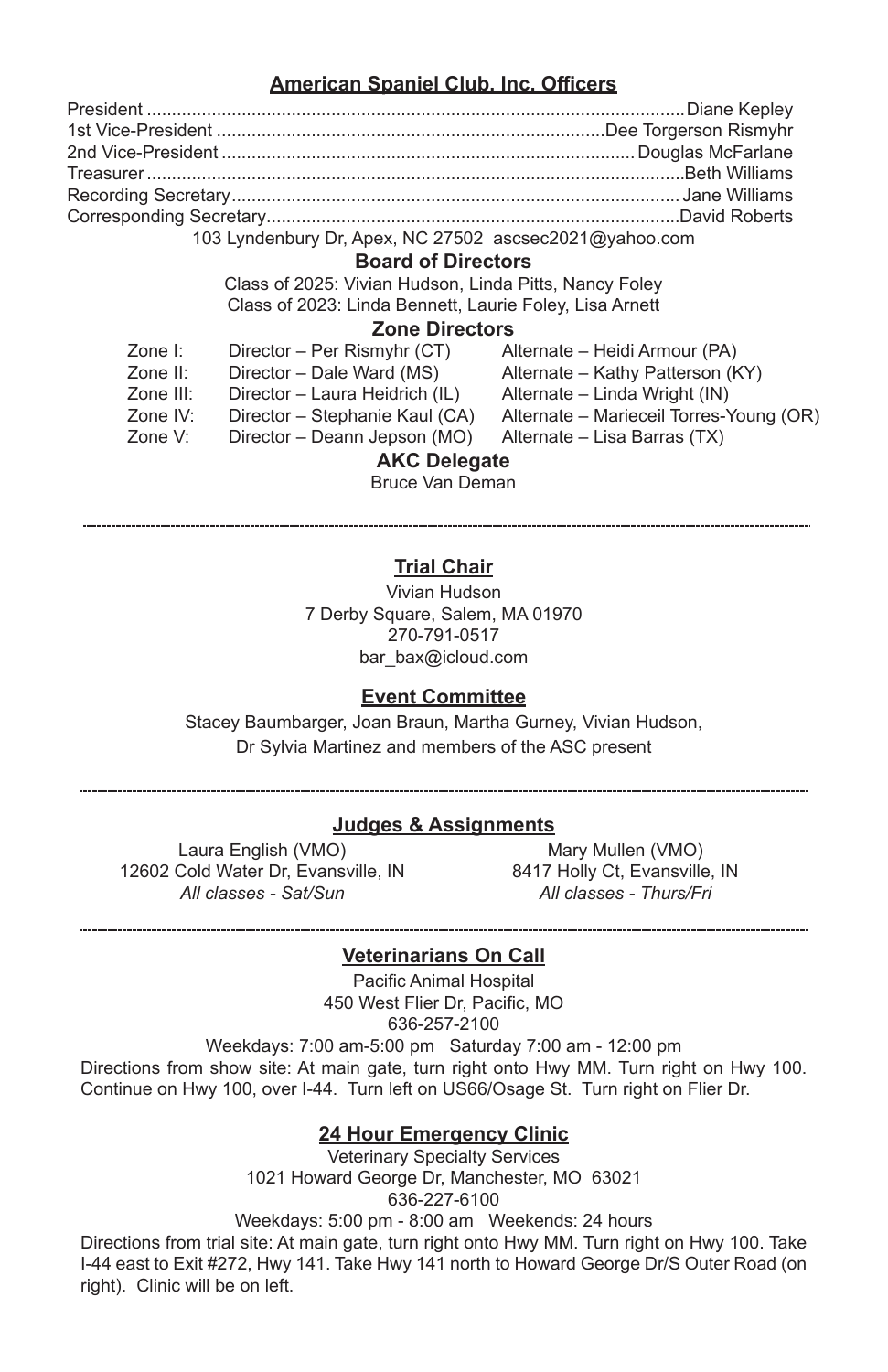Makalah Boyer Dogwood Event Services *Agility Trial Secretary*

3069 Sedan Drive 314-650-8775 (Tel) St. Louis, MO 63125 http://www.dogwoodeventservices.com makalah@dogwoodeventservices.com

## **Entry Method**

**First Received with preference for Cocker Spaniels**. All entries will be accepted on the opening date, but only entries for Cocker Spaniels will be entered into the trial for the first 3 weeks. All other entries will be put on a waiting list. At 8 am CDT on June 14, those entries will be entered in the trial in the order received until the trial limits are reached. Entries received on or after 8 am CDT on June 14 will be entered in the trial in order of receipt regardless of breed until the trial limits are reached.

## **Entry Fees**

| Includes AKC Recording Fee of \$3.50 for first entry and \$3.00 for each additional entry per |  |
|-----------------------------------------------------------------------------------------------|--|
| dog per day.                                                                                  |  |

## **Online Entries**

This trial is accepting online entries through **LabTestedOnline.com**. During the first 48 hours after opening, the initial limit of entries designated as either online or paper will be as follows. 165 runs online (50%), 165 runs paper (50%) each day. If either form of entry has not filled at the end of the 48 hour time period, the club reserves the right to decrease or increase either one accordingly.

#### **Paper Entries**

**Make checks payable to American Spaniel Club (ASC).**

| Mail entries and fees to: | <b>Makalah Boyer</b>       |
|---------------------------|----------------------------|
|                           | 3069 Sedan Drive           |
|                           | <b>St. Louis, MO 63125</b> |

Paper entries received within the first 24 hours must include postage or be metered. Entries must be delivered by multi-state or multi-national postal or carrier service, including but not limited to USPS, FedEx, UPS, and DHL. You must waive the signature requirement for delivery services, if applicable. No hand deliveries can be accepted in the first 24 hours. No FAX or emailed entries will be accepted.

Limit of 10 dogs per envelope.

All entries must be submitted on official AKC Agility entry forms, one dog per entry form. Photocopies of entry forms without the AKC Agreement are not acceptable. Unsigned, incomplete, or illegible entries are not acceptable.

If you would like confirmation that your entry was received before the trial has closed, please include your email address or enclose a self-addressed stamped postcard.

Entries cannot be changed once the trial has closed. **Please check your entries!**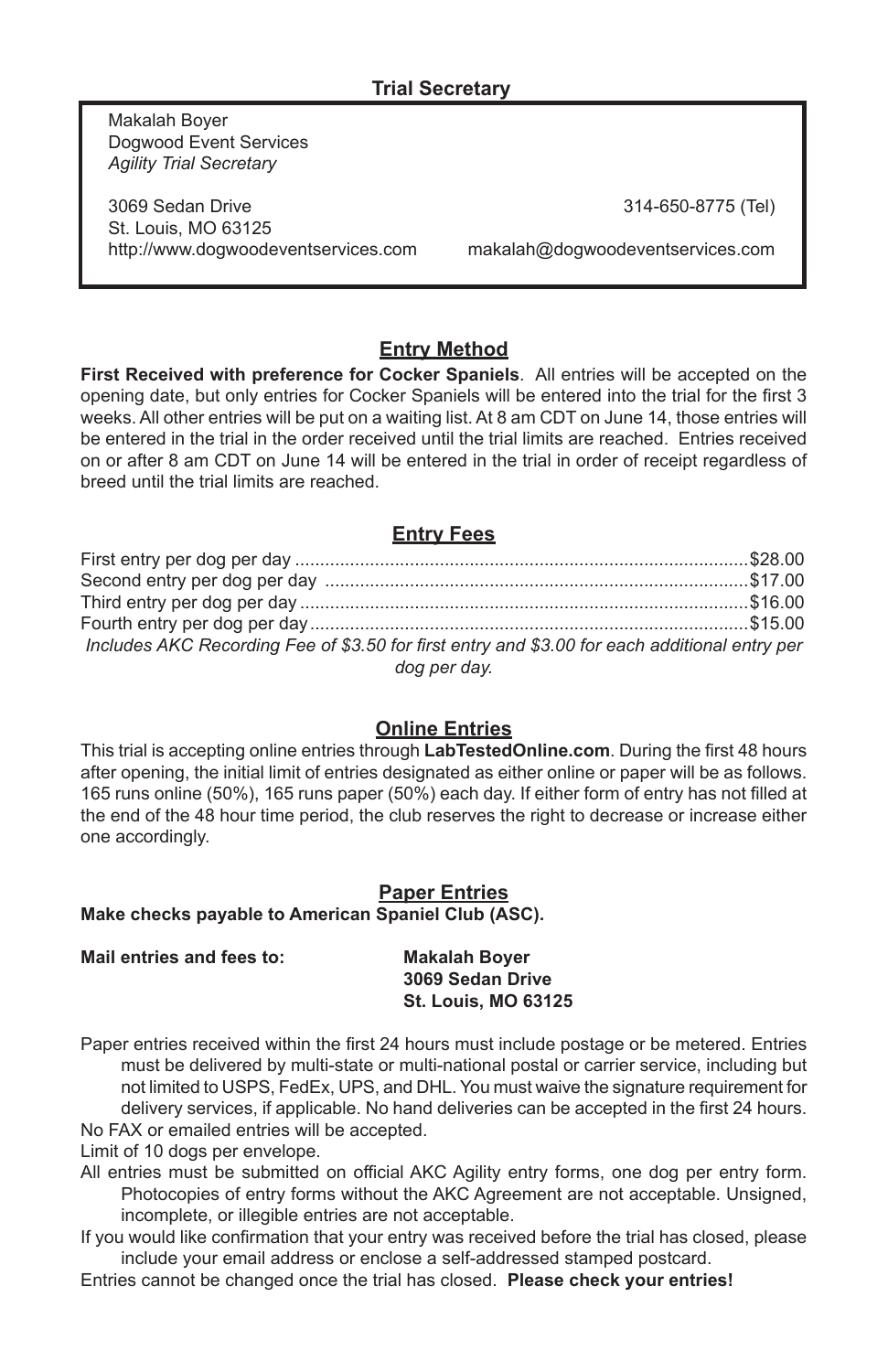## **Obstacles**

Obstacles will conform to the requirements in the current edition of the AKC Regulations for Agility Trials. Contacts are rubberized.

#### **Classes Offered**

#### **Regular Agility**

STANDARD: Novice A & B, Open, Excellent, Master and Premier JUMPERS WITH WEAVES: Novice A & B, Open, Excellent, Master and Premier TIME 2 BEAT FAST: Novice A & B, Open, Excellent, and Master **Preferred Agility** STANDARD: Novice, Open, Excellent, Master and Premier JUMPERS WITH WEAVES: Novice, Open, Excellent, Master and Premier TIME 2 BEAT FAST: Novice, Open, Excellent, and Master

#### **Dogs Eligible to Enter**

The July 21 trial is open to all Cocker Spaniels fifteen (15) months of age or older that are registered with the American Kennel Club or that have AKC Limited Registration, or Purebred Alternative Listing/Indefinite Listing Privileges (PAL/ILP). The July 21-24 trials are open to all dogs fifteen (15) months of age or older that are registered with the American Kennel Club or that have AKC Limited Registration, or Purebred Alternative Listing/Indefinite Listing Privileges (PAL/ILP) or are approved Foundation Stock Service (FSS) breeds. Dogs enrolled in the AKC Canine Partners program are excluded.

Dogs with a PAL/ILP number must be spayed or neutered in order to compete. Dogs should be physically sound. Dogs that are blind, bitches in season, aggressive dogs, or dogs suffering from any deformity, injury, or illness which may affect a dog's physical or mental performance are not eligible to compete. No dog shall compete if it is taped or bandaged in any way or has anything attached to it for medical purposes. Refer to Chapter 2 of the Rules Applying to Registration and Discipline for the listing of registerable breeds that may participate. Wherever the word "dog" is used in these regulations, it includes both sexes.

#### **Tentative Running Order/Start Times**

| Thursday               | <b>Class Order</b> - Regular and Preferred will be run together at each height.<br>M/X/Open/Nov FAST - M/X STD - Open STD - Nov STD - T2B - M/X JWW -<br>Open JWW - Nov JWW |
|------------------------|-----------------------------------------------------------------------------------------------------------------------------------------------------------------------------|
| Friday                 | Premier JWW - M/X JWW - Open JWW - Novice JWW - M/X/Open/Nov<br>FAST - M/X STD - Open STD - Nov STD                                                                         |
| Saturday               | Premier STD - M/X STD - Open STD - Novice STD - M/X JWW - Open<br>JWW - Nov JWW                                                                                             |
| Sunday                 | T2B - M/X STD - Open STD - Nov STD - M/X JWW - Open JWW - Nov<br><b>JWW</b>                                                                                                 |
| Jump Order<br>All days | Short to tall                                                                                                                                                               |

| <b>Start Times</b> | Walkthrough/judge's briefing | Judging starts    |
|--------------------|------------------------------|-------------------|
| All days           | 7:40 am                      | $8:00 \text{ am}$ |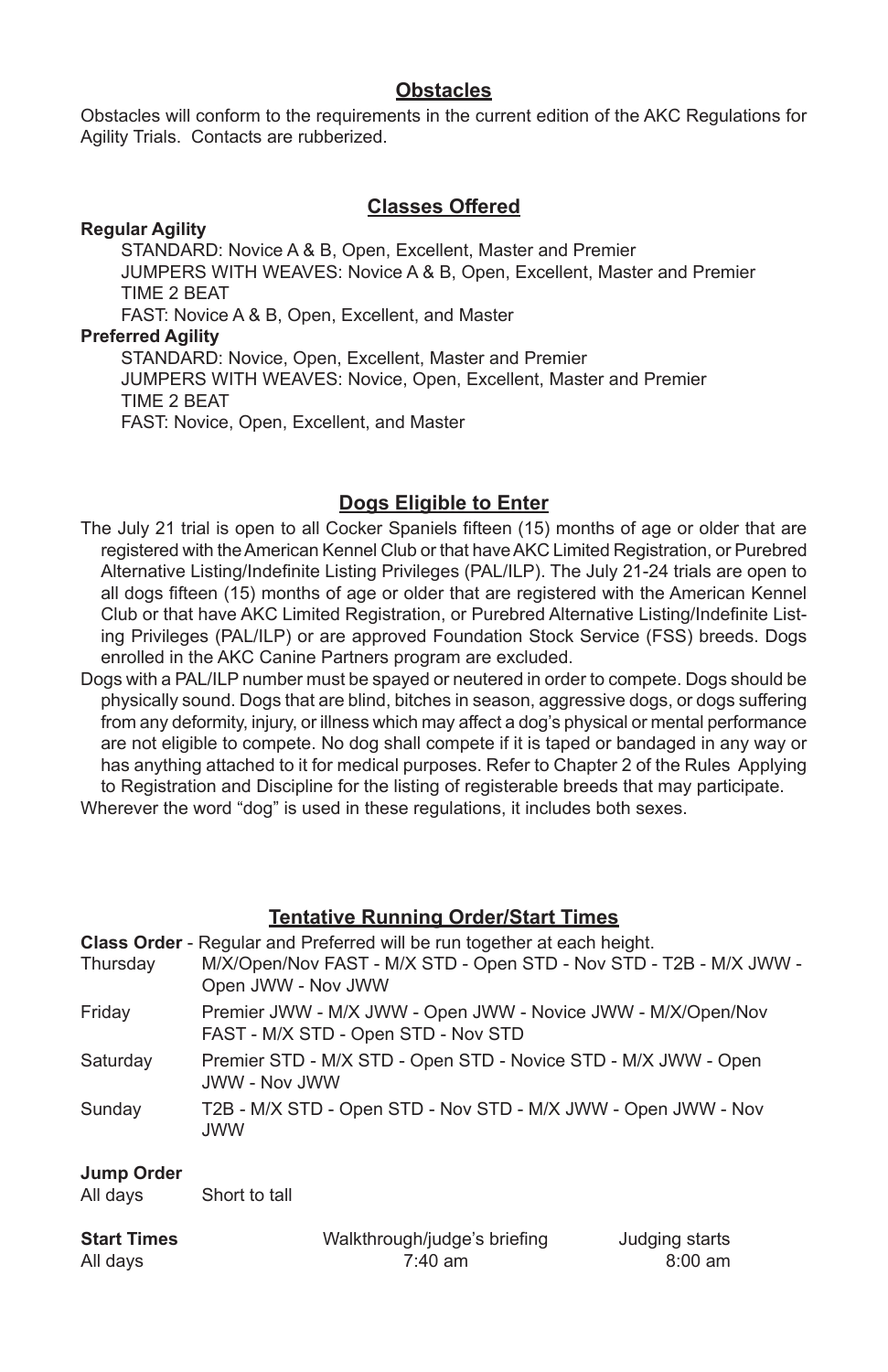## **Height Divisions**

Owners are responsible for entering their dogs in the proper height divisions. Height divisions are:

| <b>Regular Agility</b><br>May enter a higher<br>height | <b>Preferred Agility</b><br>MUST enter the proper<br>eligible height division | <b>Height at withers</b><br>Owners are responsible for entering their dog in the proper height                               |
|--------------------------------------------------------|-------------------------------------------------------------------------------|------------------------------------------------------------------------------------------------------------------------------|
| ጸ"                                                     | 4"                                                                            | 11" and under                                                                                                                |
| 12"                                                    | 8"                                                                            | 14" and under                                                                                                                |
| 16"                                                    | 12"                                                                           | 18" and under                                                                                                                |
| 20"                                                    | 16"                                                                           | 22" and under                                                                                                                |
| 24"                                                    | 20"                                                                           | over 22"<br>Regular Dogs may not be entered in this height if they are 22" or<br>under                                       |
| $24C$ "                                                |                                                                               | 22" or under, at owner's discretion<br>Dogs who measure into the 24" regular jump height division may<br>not enter 24-choice |

## **AKC Jump Height Cards**

All dogs competing in agility must **possess** an official AKC Jump Height Card. **You are not required to show your height card or send a copy with your entry. You are required to mark on your entry form if your dog needs to be measured.** For more information please visit http://www.akc.org/events/agility/jump\_height\_card.cfm

## **Move-ups**

**For the Thursday trial: MOVE-UPS close at 6:00 pm CDT, Monday, July 18.** Move-ups may be sent by regular mail or email to the Trial Secretary. If an email address is provided with your entry, an email confirmation of the move-up will be sent.

**For the Friday, Saturday, and Sunday trials: MOVE-UPS close 30 minutes after the end of the trial on Thursday, Friday, and Saturday, respectively and must be submitted at the trial.**

**Mailed/emailed moveups close at 6:00 pm CDT, Monday July 18.**

## **Change of Entry**

As described in Chapter 1, Section 21 of the Regulations for Agility Trials, a dog which is entered in a Novice A class for which it is not eligible may be moved to Novice B. In addition, if notification has been received in writing from the AKC after closing that a dog is not eligible for a class entered, the dog may be moved to the correct class. The request for the move must be made at least 30 minutes prior to the start of the trial. If a VMO or Field Representative at a trial measures a dog into a height other than what they entered, the entry may be changed from Regular to Preferred or from Preferred to Regular, as long as the dog has not run any classes that day. If the dog has already run, the change may be made for the next trial day(s). The exhibitor must provide the Trial Secretary the AKC Agility Measurement Form when requesting the class change.

## **"After Closing" Waiting List**

A waiting list (40 run maximum each day) will be maintained for these trials once they have closed on July 6. The waiting list will be active until its deadline — Monday, July 19, 6:00 pm CDT. Any runs that are entered in these trials at closing and pulled before the waiting list deadline will be replaced, if possible, by runs in order on the waiting list, and the exhibitor will be reimbursed in full. **If a run cannot be replaced, the exhibitor will not receive a refund and the dog will be considered absent for the run.** Entry fees for runs on the waiting list that do not get into the trial by the waiting list closing date will be refunded in full. The waiting list will be posted at http://www.labtestedsecretary.com.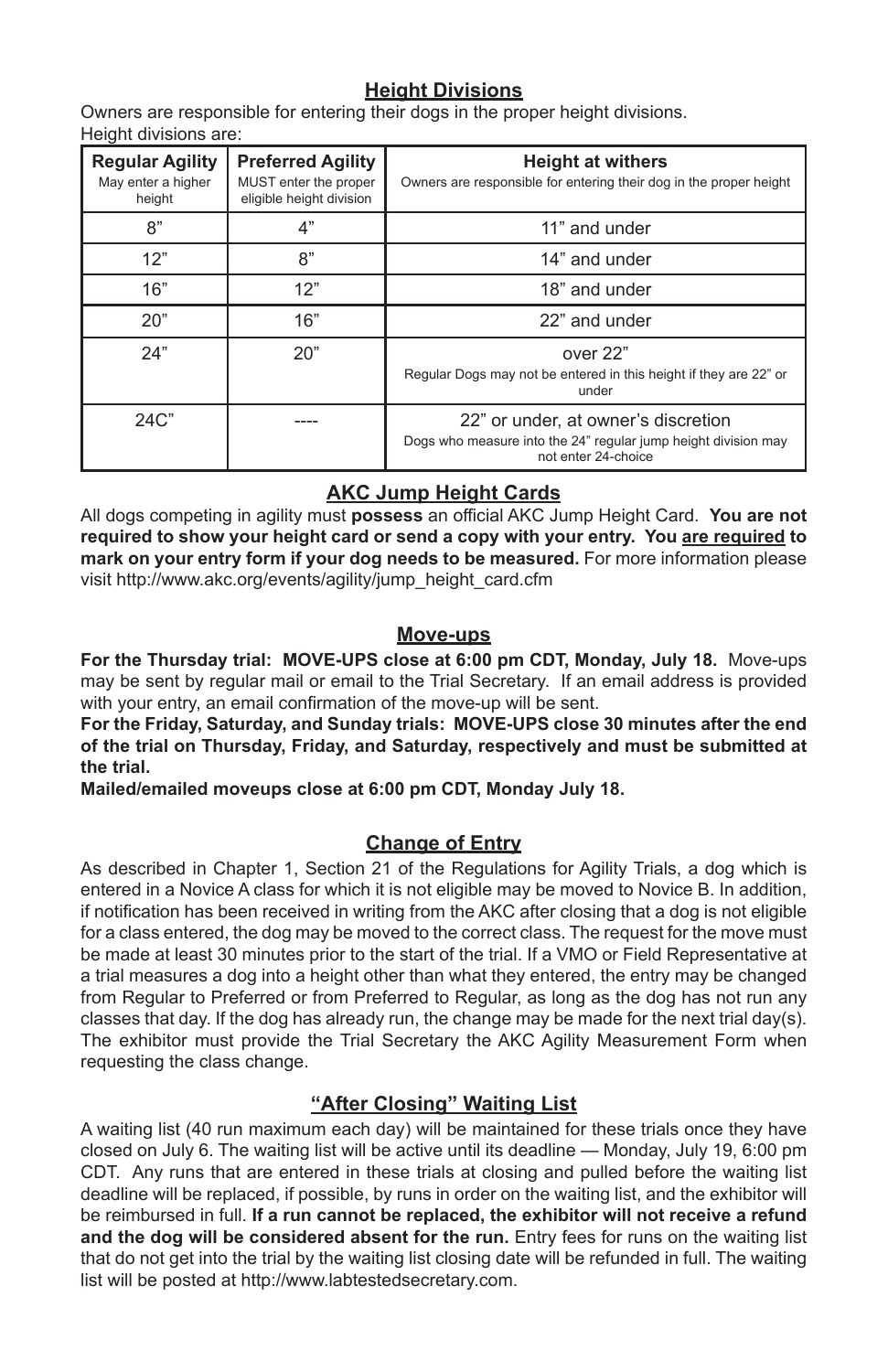## **Notice to Exhibitors**

- The safety of the dogs is our primary concern. By entering these trials, exhibitors acknowledge that they are familiar with the rules and regulations of this sport and that their dogs are familiar with and able to perform all obstacles safely.
- Entry fees will not be refunded in the event that a dog is absent, disqualified, excused, or barred from competition by action of the Event Committee.

The American Spaniel Club, Inc. may cancel this event in extreme weather conditions.

- Entry fees will not be refunded if the trials cannot be opened or completed by reason of riots, civil disturbance, fire, an act of God, public emergency, an act of a public enemy, or any other cause beyond the control of the organizing committee.
- It is expressly understood that exhibitors alone are responsible for the behavior of their dogs and/ or children. Any exhibitor whose dogs and/or children create unnecessary disturbances or repeatedly engage in unsafe or disruptive behavior may, at the discretion of the Event Committee, be asked to leave the trial site. In such case, no refund of any fees paid will be made.
- Since bitches in season are not allowed to compete in AKC Agility Trials, the club will refund all but \$10.00 of the entry fee per day for bitches unable to compete for that reason. The Trial Secretary must receive written notification of such a claim for refund by letter hand-delivered, emailed, or postmarked before the trial commences.
- All dogs must be on leash or crated at all times except when in the ring or when in the designated agility warm-up area.
- Exhibitors are responsible for being at the ring gate when it is their turn to run. The judge need not wait for any dog holding up a class. American Spaniel Club, Inc. has no obligation or responsibility for providing service through a public address system or steward for the purpose of calling or locating dogs that are not brought to the ring when required.
- Entries must be made on Official AKC entry forms or copies and must include the signed Agreement and Rules. Junior Handlers must enter their JH# and complete back of form. Include only AKC titles on entries.
- Owners are responsible for errors in making out entry forms, whoever may have made such errors. No entry will be refunded in the event of such errors or cancellation of entries after the published closing date. Errors in entries made by the exhibitor cannot be corrected after the closing date. No refunds for duplicate entries.

Dogs under 4 months of age are not permitted on the show grounds of AKC Agility Trials.

- Exhibitors should follow their veterinarians' recommendation to assure their dogs are free of internal and external parasites and any communicable diseases and have appropriate vaccinations.
- American Spaniel Club, Inc. does not agree to arbitrate claims as set forth on the Official AKC entry form for this event.
- Returned checks do not constitute a valid entry fee. There is a \$25 returned check fee. Checks for canceled entries will be shredded. No checks will be returned.
- Exhibitors are responsible for cleaning up after their dog(s). Any exhibitor failing to do so may be excused without benefit of refund if the Event Committee deems the exhibitor to be in violation of this requirement.
- The American Spaniel Club, Inc., its Board, Members, and Purina Farms and its employees will not be liable for any loss or injury which may be sustained through disappearance, loss, theft, communicable disease, parasites, injury and/or death of dogs entered in this event.

No smoking or vaping is allowed in the Event Center.

Electronic timing will be used at these trials.

- All exhibitors must comply with the Purina Guest Rules. A copy of the Guest Rules is available at http://www.dogwoodeventservices.com
- COVID: At this time there are no state or Purina Farms restrictions. Please note that there could be changes at any time prior to the National Specialty Show and Agility Trials. If this occurs, competitors entered, will be notified by email.

## **Trial Information**

**The show site will be available to exhibitors at 3 pm on Wednesday, July 20**.

Trial hours are 7:00 am to 30 minutes after the completion of judging. Ring size: 85' x 105'.

The building is air-conditioned. Please bring crates and chairs. **All metal crates must be on mats, carpet or some other material that will protect the floor.**

Concessions are available at the trial site. No outside food or beverage is allowed on Purina Farms property. Violators will be reported to the AKC.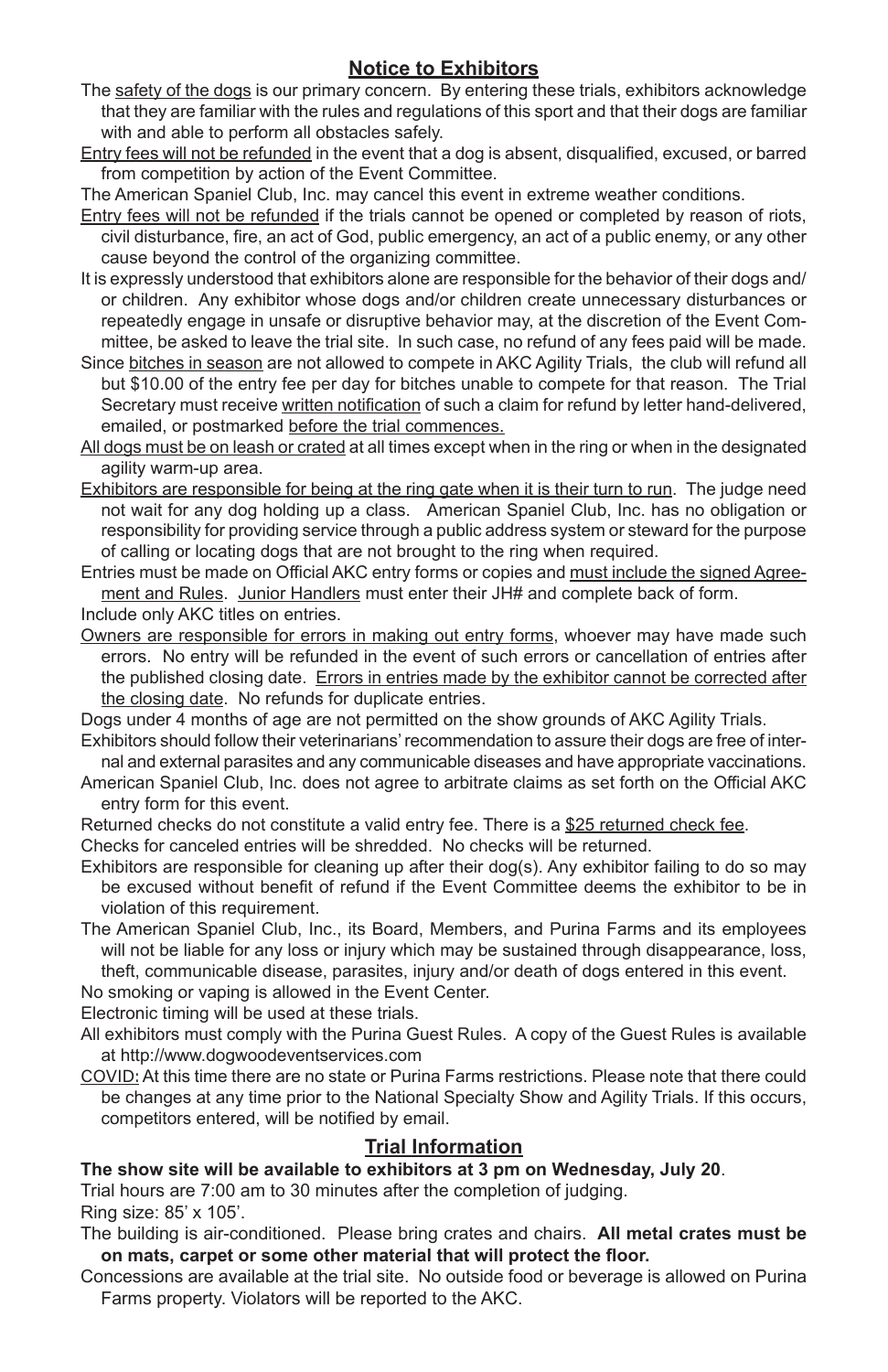#### **Agility Ribbons All days**

Rosettes will be awarded to First Place through Fourth Place in each jump height in each class. Qualifying rosettes will be awarded to all dogs receiving a qualifying score. Dogs must qualify to receive placement rosettes. Rosettes will be awarded in each jump height division in each class as follows:

|  | 3rd place  Yellow |  |
|--|-------------------|--|
|  |                   |  |
|  |                   |  |
|  |                   |  |
|  |                   |  |

 Dogs earning an AGCH, MACH or PACH will receive a commemorative rosette and bar. If both a PACH and PAX are earned, only one rosette will be presented. Dogs earning a new title will receive a New Title ribbon or rosette. Dogs earning a qualifying score in Master Standard and Master JWW in the same trial (does not include Premier classes) will receive a Double Qualifying ribbon.

#### **Friday - Sunday (Cocker Spaniels only)**

High Scoring Standard (Regular) High Scoring Standard (Preferred) High Scoring JWW (Preferred) High Scoring Standard Premier (Regular) High Scoring Standard Premier (Preferred) High Scoring JWW Premier (Regular) High Scoring JWW Premier (Preferred) High Scoring T2B (8", 12" & 16")\* High Scoring FAST (1 award per class division)\* High Scoring Awards *(per each jump height 8-16" except T2B/FAST)* ..........................................Rosette

## **Prizes**

*Offered by the American Spaniel Club, Inc. through the generosity of its members and friends.*

#### **Thursday, July 21**

| Courtesy of Mike and Felicia Mazur in honor of Darcy and our ASC Supporters            |                                             |
|----------------------------------------------------------------------------------------|---------------------------------------------|
| High in Trial (combined STD/JWW regular classes) Rosette & Crystal Trophy              |                                             |
| Reserve High in Trial (combined STD/JWW regular classes)  Rosette & Crystal Trophy     |                                             |
|                                                                                        |                                             |
| High Scoring Awards (per each jump height 8-16" except T2B/FAST) Rosette & Silver Item |                                             |
| High Scoring Standard (Regular per height)                                             | High Scoring Standard (Preferred by height) |
| High Scoring JWW (Regular per height) High Scoring JWW (Preferred per height)          |                                             |
| High Scoring FAST (per class divisions - regular and preferred combined)*              |                                             |
| High Scoring T2B (per heights - regular and preferred combined)*                       |                                             |
|                                                                                        |                                             |
| High Scoring Conformation Champion of Record*                                          | High Scoring Breeder/Owner/Handler*         |
| High Scoring Field (titled)*                                                           | High Scoring Tracking (titled)*             |
| High Scoring Obedience (titled)*                                                       | High Scoring Rally (titled)*                |
| High Scoring ILP/PAL (titled)*                                                         | High Scoring Veteran (7 years or older)*    |
| High Scoring Dog handled by Junior Handler (with AKC JH#)*                             |                                             |

\**High Scoring awards marked with an asterisk are calculated from Regular and Preferred classes. Awards will be calculated on a weighted basis using yards per seconds and a weighted factor. Other awards are designated as either Regular or Preferred class (meaning awards for both classes). NOTE: Handlers are responsible to sign up for High Scoring Special Awards prior to the start of each class in which their cockers are eligible to win.*

*All prizes, awards, rosettes and ribbons MUST BE CLAIMED THE DAY OF TRIAL. None will be mailed.*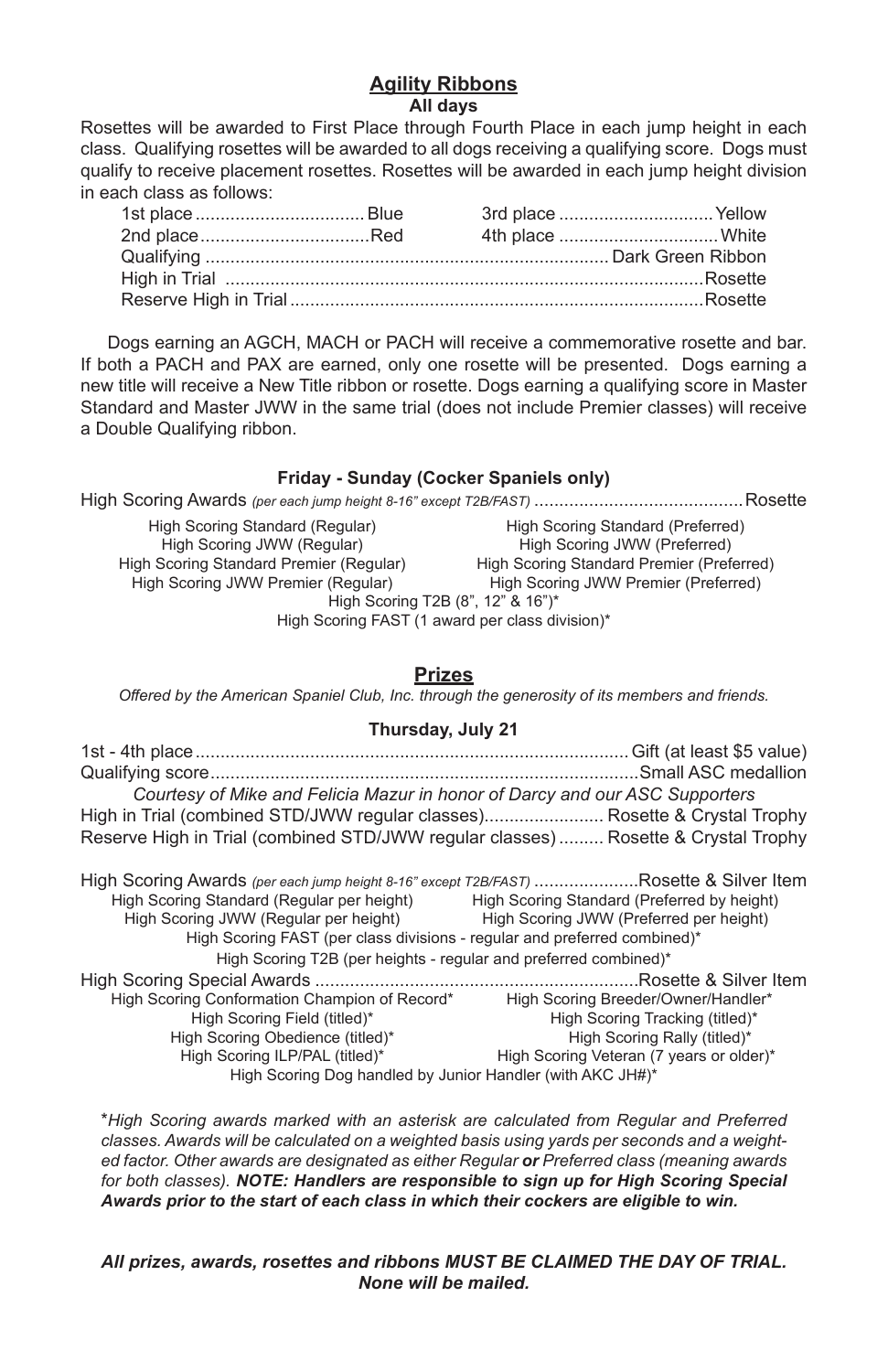#### **Additional Special Breed Agility Awards** *(days noted are days to be entered for each award)*

#### **AJ Award (Thursday)**

This award is offered by Olga K. Evelyn (Amunique) and Rosemary A. Collins (RoCol) in memory of AMUNIQUE'S SIR AJ DONOHUE LOUIS. A plaque displaying the likeness of the original AJ Trophy, an attached frame for the winner's photo, and \$200 will be awarded to the cocker who accumulates the highest number of championship points (MACH) on the Cocker Only Day(s) of the agility trial held at the ASC Cocker Spaniel National. Qualifying points from the Standard and/or Jumpers Master Classes will accumulate towards championship points (MACH). The winning cocker will also receive a neck ribbon provided through the agility general donation of ASC supporters.

#### **The Bailey Award of Agility Excellence (Thursday - Sunday)**

This award is offered by Vivian Hudson (Bar-Bax Cockers) in memory of Bailey (MACH16 Bar-Bax's Makin' New Waves, CD, MXB5, MJS5). A crystal trophy, rosette and \$100 will be awarded to a Cocker Spaniel 7 years or older showing in both Master Standard and JWW classes (Preferred cockers are not eligible) who accumulates the most points during the total days of the ASC Cocker Spaniel National agility trials. Points are accumulated by calculating each MACH point earned (points under course time) and 10 points per Double Qualifying score per day. This award is to acknowledge consistency, speed and stamina of an older Cocker Spaniel who is showing and performing well in the Master level classes at their regular jump height.

#### **The Brookie Preferred Award (Thursday)**

This award is offered by Vivian Hudson (Bar-Bax Cockers) in memory of Brookie (MACH10 PACH Anastasia My Satilla Bar-Bax, MXS4, MJS5, MXP4, MXPB, MJP3, MJPB, Pax). A crystal trophy and rosette will be awarded to a cocker who is 9 years or older that accumulates the highest number of PACH points on the Cocker Only Day of the agility trial held at the ASC Cocker Spaniel National. Qualifying points from the Preferred Standard and Jumpers Master Classes will accumulate towards points.

#### **The CCCC Award (Thursday - Saturday)**

This award is offered by the Capital City Cocker Club to Cocker Spaniels under the age of 7 showing at the Masters level in Standard, Jumpers and Premier over the first three days of the ASC Cocker Spaniel National agility trial. This award encompasses all the aspects of agility; speed, consistency and handling. The winning score will be calculated based on MACH points earned in each regular class, plus 5 additional points for a double qualifying score. Premier points will be calculated in the same fashion, but with 10 additional points awarded for a qualifying score in both Standard and Jumpers. Cockers in both regular and preferred classes are eligible, but the Preferred competitors will be scored using the same course time as the regular classes. The winning Cocker and handler will receive a statue trophy with an engraved plaque.

#### **The Star Premier Award**

This award is offered by Sylvia Martinez in honor of Star (MACH2 St. James Bright Star Angel, MXC, MJC, MXP, MJP2, MXF, T2B3 ). A trophy will be awarded to the cocker who is entered in all Premier classes (regular or preferred) during the 4 days of the ASC Cocker Spaniel National and has the fastest accumulated times from qualifying scores. The award will be calculated on a weighted basis using yards per seconds and a weighted factor when comparing Regular and Preferred.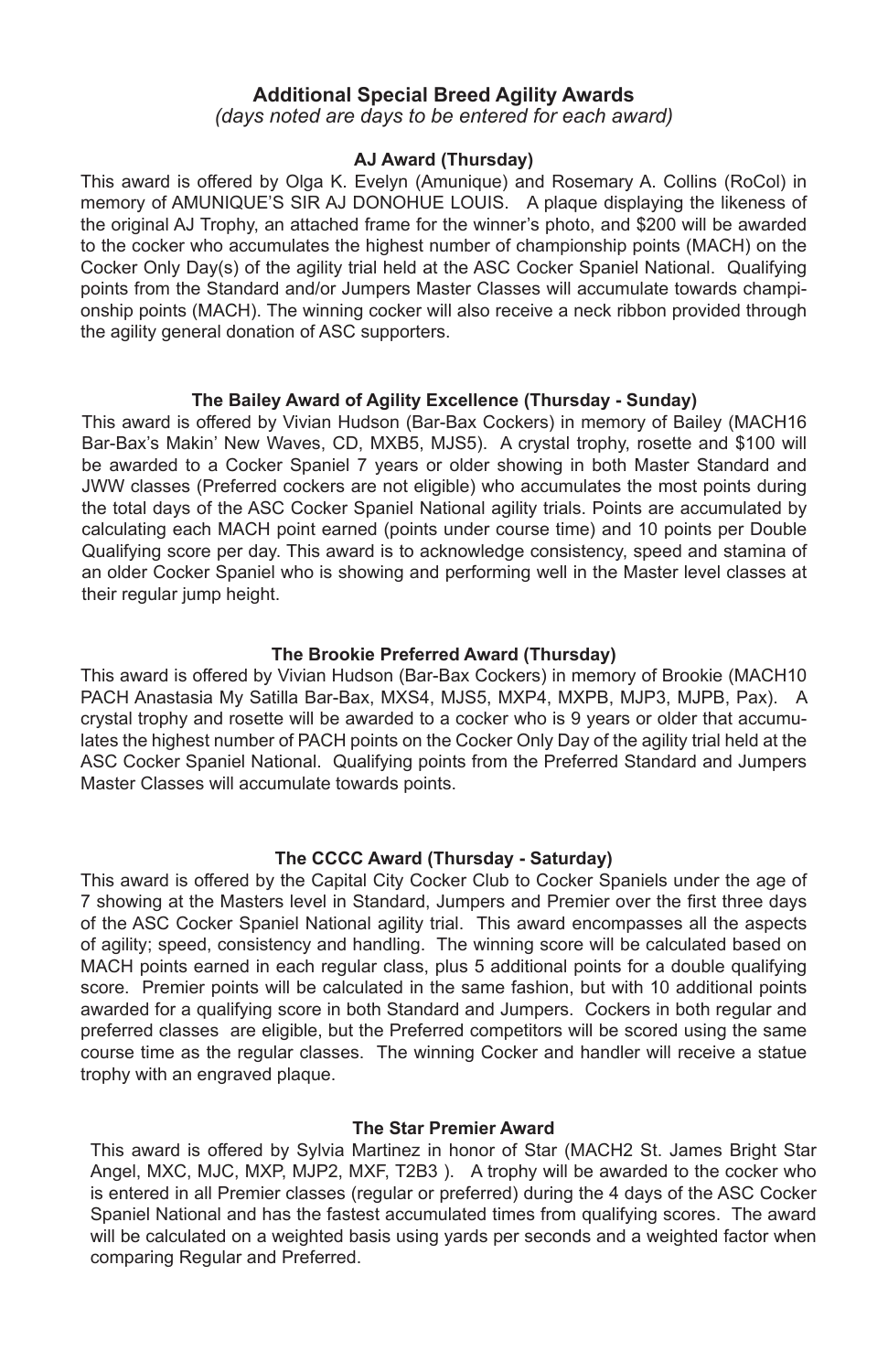## **Motel Information**

#### BOOK ROOMS EARLY!! This is tourist season in the area. Please verify pet policy when making reservations. **Dogs may NOT be left in rooms unattended.**

#### **The Wildwood Hotel - Host Hotel**

2801 Fountain Pl, Wildwood, MO 63040 (approximately 15 miles from Purina) 636-733-6662 http://www.thewildwoodhotel.com/ To make reservations, please call the hotel's main line at 636-733-9100 at any time and mention the ASC.

#### **Additional hotels**:

**Pine Mark**, 866 S Outer Rd, St Clair, MO 63077 (I-44, Exit 240, 15 miles) 636-629-1000 Jason@budgetlodging.com www.budgetlodging.com Pet fee waived if staying at least 2 nights. Please mention ASC/Purina when making reservations. Outdoor pool, fenced dog area, breakfast.

- **Comfort Inn**, 1320 Thornton St, Pacific, MO 63069 (I-44, Exit 257, 6 miles) 636-257-4600
- **Holiday Inn at Six Flags**, I-44 at Allenton, Eureka, MO 63025 (I-44, Exit 261, 10 miles) 800-782-8108, 636-938-6661 Call for rate.
- **Eureka EconoLodge**, 1725 West Fifth St, Eureka, MO 63025 (I-44, Exit 261, 10 miles) 800-553-2666, 636-938-5348
- **Eureka Super 8**, 1744 West Fifth St, Eureka, MO 63025 (I-44, Exit 261, 10 miles) 636-938-4368
- **Quality Inn**, 1400 West Osage St, Pacific, MO 63069 (I-44, Exit 257, 6 miles) 636-257-8400
- **Drury Inn**, I-44 and Hwy 141, Valley Park, MO 63088 (I-44, Exit 272, 20 miles) 800-378-7946, 636-861-8300
- **Super 8 St Clair**, 1010 S Outer Road St, St Clair, MO 63077 (I-44, Exit 240, 15 miles) 800-800-8000, 636-629-8080

## **RV Hookups**

#### *For complete info and forms, go to https://americanspanielclub.org/events-results/ july-2021-asc-national-specialty/#reservations*

As with last year, coordination of the RV parking for the ASC National Show will be done through the Purina Farms Events Center. Purina Farms offers two different RV lots on property. The Full Service Purina Event Center RV lot offers water and sewer, as well as 30 and 50 amp electric. The electric only Main Show Field RV lot offers 30 and 50 amp electric. Spaces are assigned first come, first served.

RV reservations for the ASC National must start no earlier than July 18, 2022 and must end by July 24, 2022. All requests must be RECEIVED by July 24, 2022 in order to be considered.

There is a nightly charge of \$40 in the Full Service Purina Event Center Lot and \$25 in the Electric Only Main Show Field RV Lot.

For reservation request form or questions, contact at rvparking@purina.nestle.com or (866) 979-2488.

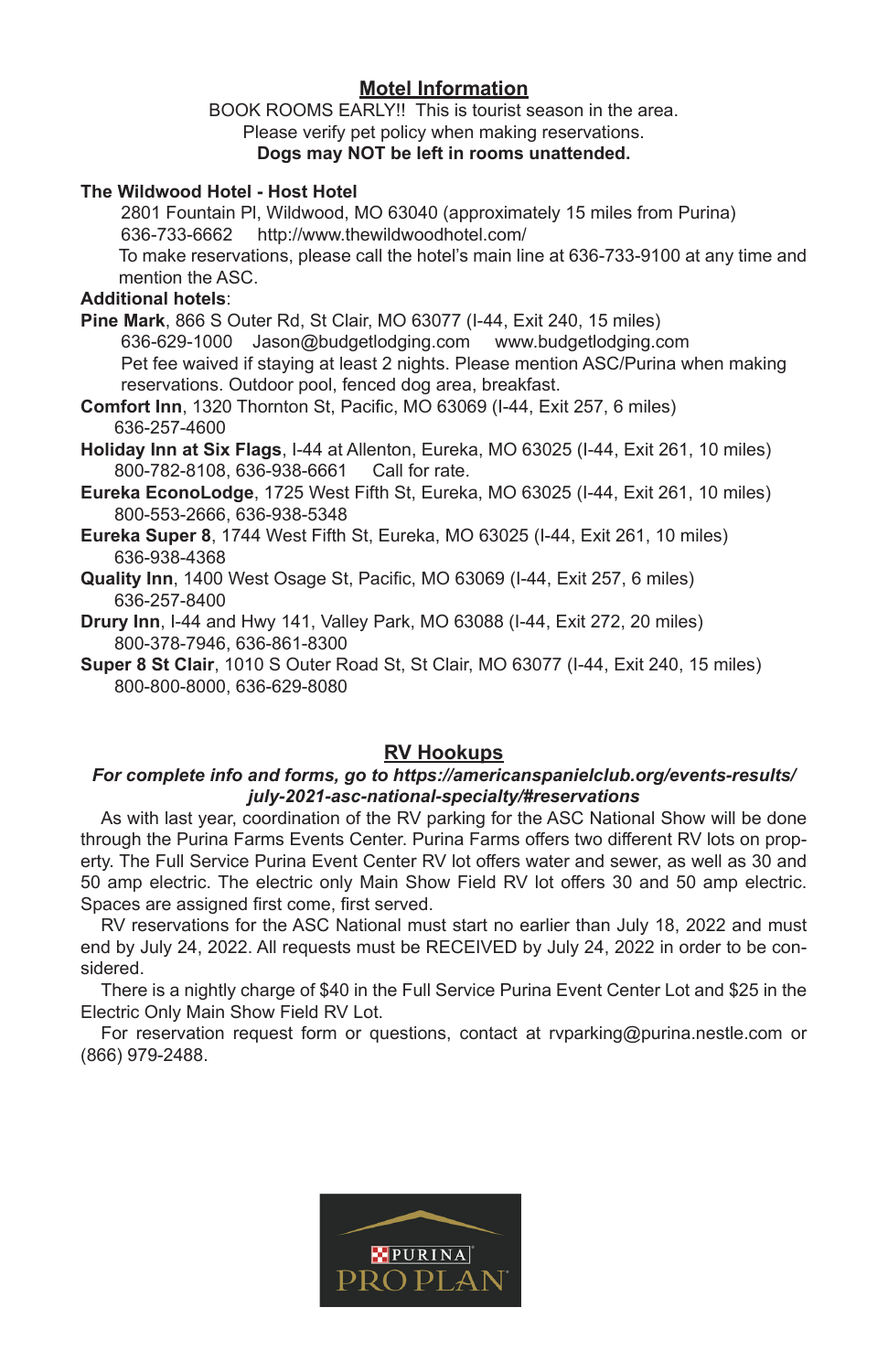All exhibitors should be aware that the entire motel grounds and RV sites are considered within the trial grounds. All exhibitors are responsible for cleaning up after their dogs on the motel, RV and trial grounds.

Motels require that dogs be crated when unattended. Any damages to motels, RV sites or the trial site or abuse of the grounds can result in disciplinary action by the Event Committee. Any exhibitor's entries may be refused for previous misuse of the motel or RV facilities. This is an AKC supported measure.

#### **Directions**

From North/East/South: Take I-44 to Gray Summit/Hwy 100 Exit 253. Turn east on Hwy 100. After approximately  $\frac{1}{2}$  mile, turn left on MM. Entrance to Purina Farms is approximately 0.5 mile on left, just past the herding field. Follow signs to Event Center.

From West: Take I-70 to Hwy 47, Exit 193. Take Hwy 47 south to Hwy 100. Continue on 100 to I-44 east. Take I-44 east one exit to Gray Summit. Follow directions above.



#### **Important Dates**

| <b>Agility Entries Close</b>                                        | July 6, 2022  |
|---------------------------------------------------------------------|---------------|
| Catalog Advertising Due Contact Heidi: heidiarmour@yahoo.com        | June 19, 2022 |
| Entries close (Conformation, Obedience, Rally, Parade of Ch/Titles) | July 6, 2022  |
| Foundation Dinner & Games Contact Marlene: nesmar@live.ca           | July 12, 2022 |
| RV Parking (spaces assigned as received)                            | July 4, 2022  |
| Awards Dinner RSVP before                                           | July 12, 2022 |
| Top Dog Catalog Purchase (prepayment required)                      | July 3, 2022  |
|                                                                     |               |

## **7th Annual Best Dressed Agility Theme (BDAT) and Crate Space Contests**



To be held on Thursday, July 21 at a time to be announced that day. This year's theme is "Under the Big Top." The contests are seperate and open to any agility handler and cocker entered. This is the perfect theme for the performers we are. Perhaps you will choose an outfit that best describes you and/or your dog ... clown, trapeze performer, magician, etc. This too would be a great time to show off a trick or two your cocker performs. And, don't forget to show off your exotic animals crating area too. 1st-3rd prizes for costumes and 1st-2nd prizes for crate area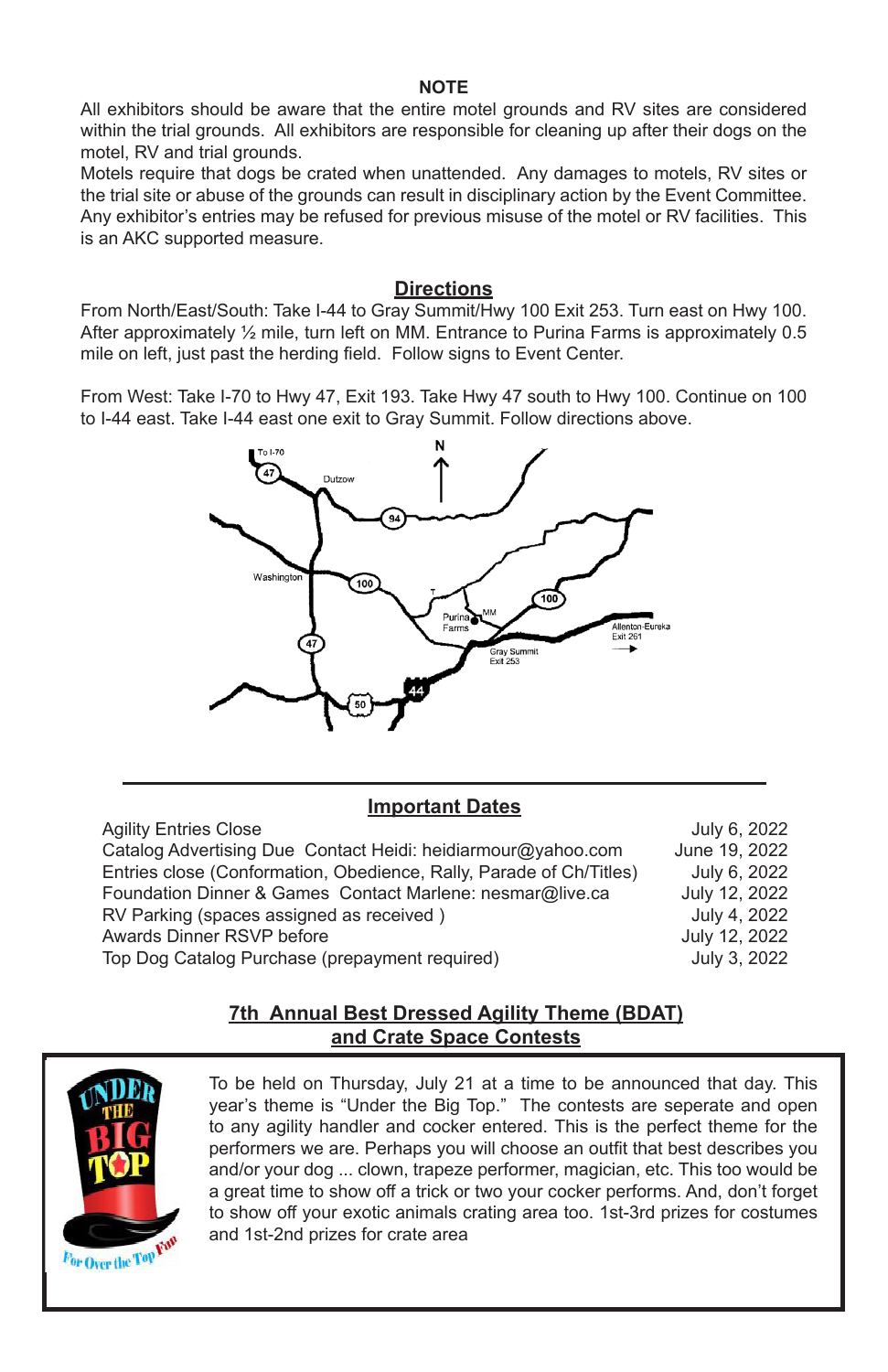#### **Entering a Mixture of Regular and Preferred Classes Within the Same Trial Weekend Multiple Jump Heights Within the Same Trial Day**

Effective January 1, 2020, exhibitors may enter a mixture of both Regular and Preferred classes on the same trial day and/or during a trial weekend. Any mixture of Regular and Preferred classes is allowed. Please note that if a dog qualifies in Regular Master Standard and Preferred Master JWW (or vice versa) on the same trial day, then NO Double Q shall be earned toward either the MACH or PACH title. The Double Q still requires that Standard Agility and Jumpers With Weaves be either both Regular OR both Preferred on the same trial day.

Additionally, within the same Regular or Preferred classes, a dog may now be entered in multiple jump heights within the same trial day. For example, the same dog may now be entered in 20-inch Master STD/JWW while also entered in 24C-inch Premier STD/JWW on the same trial day.

A **separate entry form must be submitted** when the same dog is being entered in a mixture of Regular and Preferred and/or different jump heights within the same trial weekend thereby clearly indicating which class(es) and/or jump heights belong together for each trial day of the weekend.

#### **Fix and Go On (FNG)**

Fix and Go On allows exhibitors to immediately reattempt an obstacle at any time while on course when the dog's performance of an obstacle is not to their expectation. This allows the dog to successfully complete the obstacle then finish the course or leave the ring on a positive note. Using Fix and Go On will result in a non-qualifying score. Fix and Go On is not pre-entered; rather, it occurs during the run.

#### **Entering for Exhibition Only (FEO) - Offered for FAST and T2B**

FEO allows exhibitors to work with their dogs in a trial environment. FEO is only offered in the Time 2 Beat and FAST classes. Participation in FEO is non-qualifying.

- FEO runs are treated as trial entries. The exhibitor must enter the class(es) (T2B and/ or FAST) prior to the closing date, pay class entry fee(s) and the Trial Secretary must record the entry in the Trial Catalog as part of the results for that class. FEO does not need to be noted on the entry form; the handler will declare the day of the show.
- Dogs may be entered in any jump height for FEO runs. If entered in an ineligible jump height, the team is committed to FEO for that run and must declare FEO on the start line. Day of show jump height changes are not allowed.
- Dogs may be entered in any level of FAST (Novice, Open, Excellent, Master). If the dog is not eligible for the level entered, the team is committed to FEO for that run and must declare FEO on the start line. Day of show level changes are not allowed.
- The exhibitor must declare FEO in the ring prior to leading out. FEO may be declared earlier (eg, when checking in at the gate board).
- Toys are allowed in the ring. Toys must be non-audible and may not leave the handler's hand. Toys that roll freely may not be used.
- Food/treats are not allowed in the ring
- FEO should be utilized for the benefit of the dog and not as a punitive correction. Harsh verbal and/or physical corrections shall not be tolerated. Any determination of harshness by the judge shall be immediately whistled and the handler will be dismissed from the ring.
- A judge must monitor the entire run. Judges can stop a run at any time.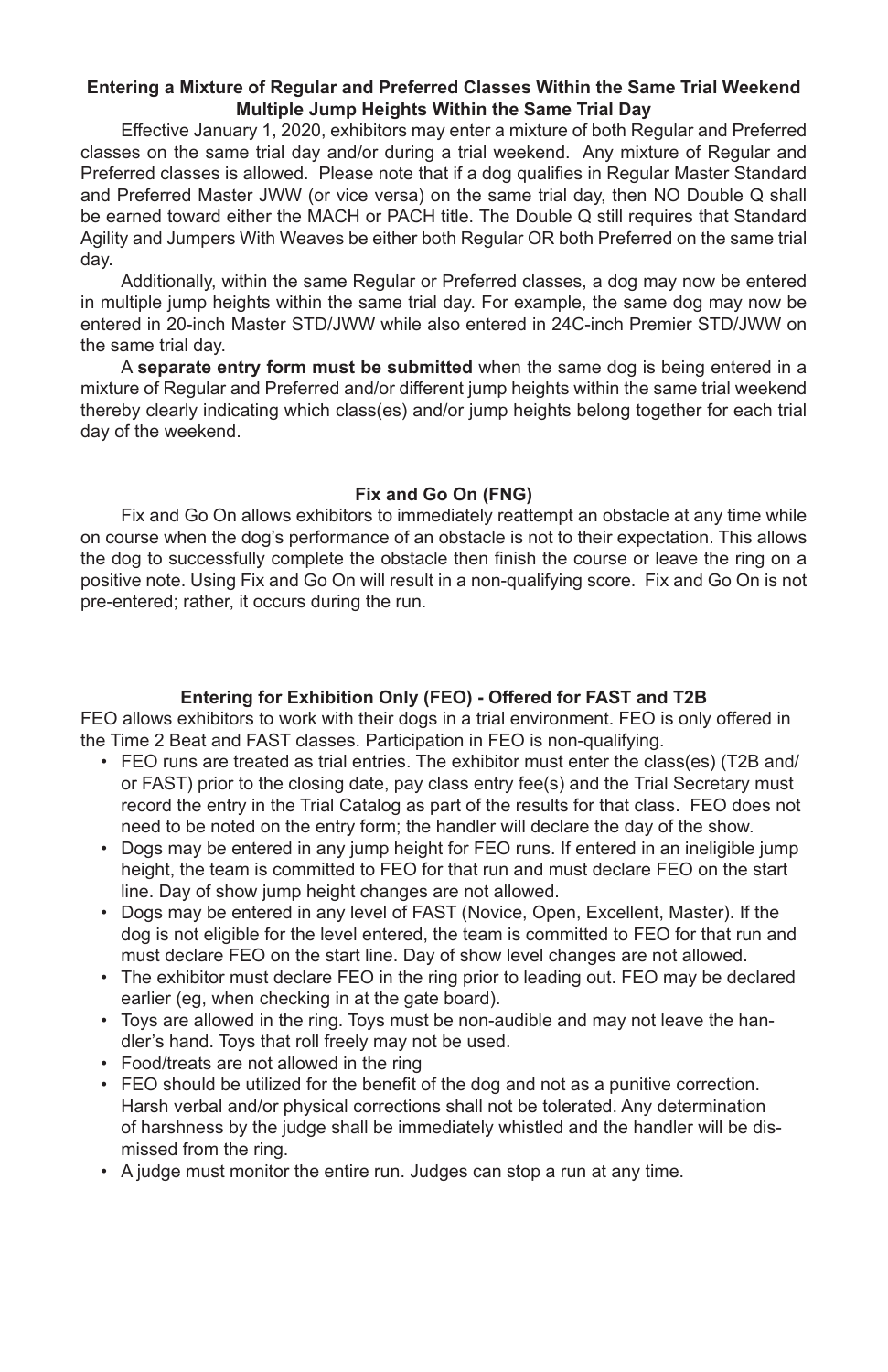## **Other Activities — You are Invited to Participate**

#### **FUTURITY PARTY**

• There will be a Futurity party held on July 20, Wednesday evening in celebration of the July 2021 Futurity winner sponsored by Beth Williams and James Davis. More information will be in the breed premium list.

#### **WELCOME PARTY**

• We are doing it "Cirque du Soleil" Style! Please join us Thursday, July 21, 2022 for a fun-filled of food, games and a photo booth. Let's see your creative side with a fancy mask or face paint. Price is \$15 for Adults, Children under 9 are free. RSVP to Judith Webb at soundviewcockers@gmail.com. Tickets can be bought online in the ASC Shop.

#### **ASC FOUNDATION "FREAK SHOW" FUND RAISER**

Friday, July 22, 5:30 p.m.

• Come join in on games and win amazing prizes along with enjoying your favorite fair foods. Dress up contest as well. Adults \$35, kids (10-16) \$20, (9 & under) free. Contact Marlene Ness to obtain a form and payment information both due by July 12 or additional \$5 charge.

#### **ANNUAL AWARDS DINNER**

Saturday, July 23, 6:00-11:00 p.m.

• Come celebrate our 2021 Top Cockers in breed, performance, companion, Hall of Distinction inductees and more . Full meal, cash bar. \$45 each. RSVP before July 12. Make check to Am. Spaniel Cocker Club and mail to Xiomara Larson, 1088 Neipsic Road, Glastonbury, CT 06033. For form and more information contact at hillsidecockers678@gmail.com

#### **BREEDERS' EDUCATION**

• Plans are in the works for continuing eduction. Thursday through Sunday, Linda Pitts and Bonnie Pike will have breeders' education events.

## **OBEDIENCE & RALLY**

#### **Thursday, July 21**

• Obedience & Rally "C" Match

#### **Friday, July 22**

- Cocker Only Obedience
- Rally Trial

#### **Saturday & Sunday, July 23 & 24**

- All-Breed Obedience
- Rally Trial

*For more information contact: Deb Sazma 773-391-3195 prettyeyes913@sbcglobal.net*

#### **CGC & TRICK DOG**

**Saturday, July 23**

• \$15.00 each; \$20 both; Mail form by July 1. Questions to prettyeyes913@sbcglobal.net

#### **PARADE OF CH/TITLE HOLDERS**

#### **Saturday, July 23**

• This is considered a class and must be entered through Foy Trent Dog Show Superintendent (Premium List)

**FOR MORE INFORMATION on these and other Events, as well as Breed and Obedience/ Rally Entries and schedule, visit Foy Trent Dog Shows or ASC website.**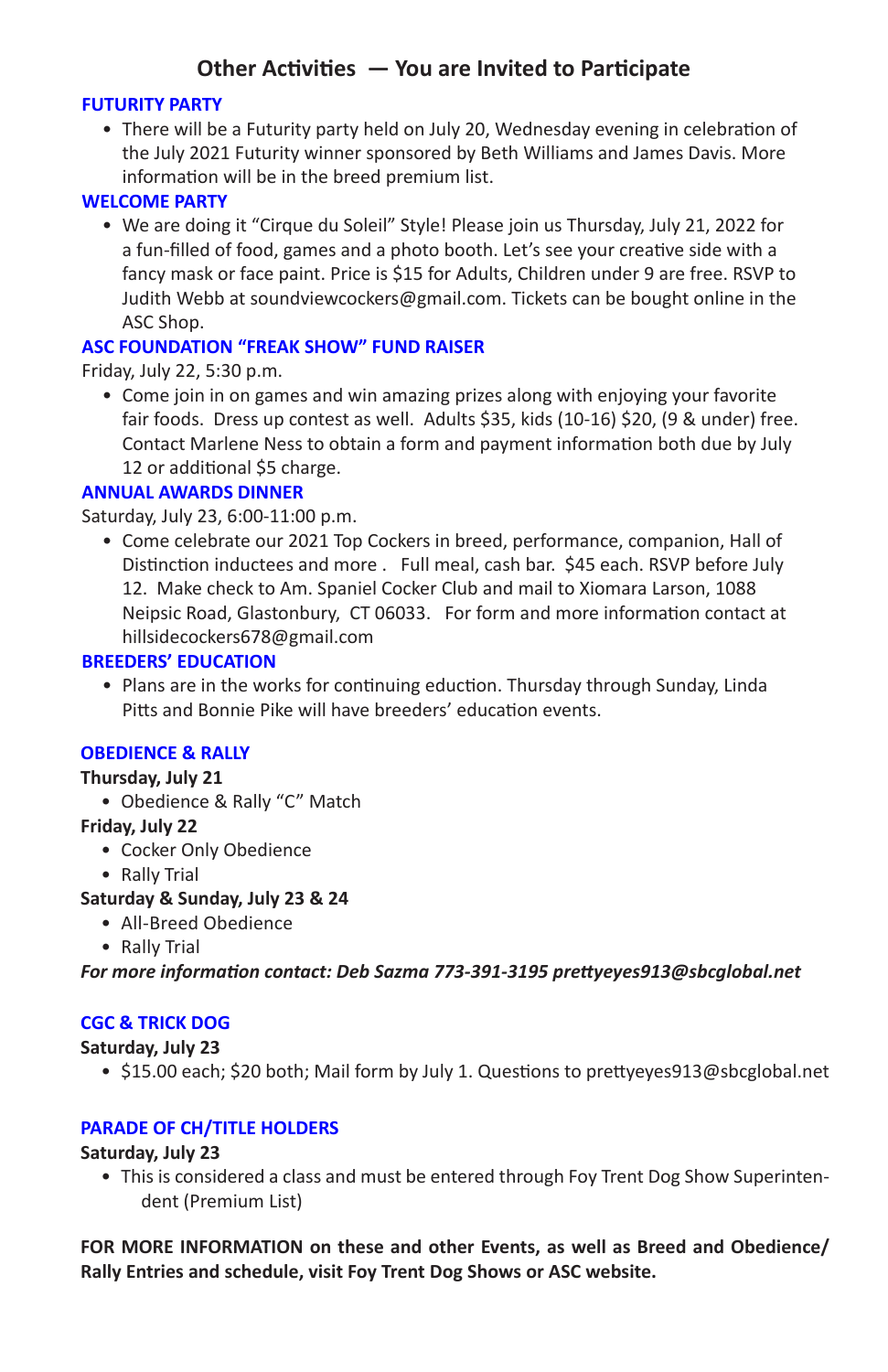

#### OFFICIAL AMERICAN KENNEL CLUB AGILITY ENTRY FORM

**American Spaniel Club, Inc July 21-23, 2022**

|          | <b>Standard</b> | <b>JWW</b> | T2B    | <b>FAST</b> | <b>Premier STD</b> | <b>Premier JWW</b> |
|----------|-----------------|------------|--------|-------------|--------------------|--------------------|
| Thursday |                 |            | $\Box$ |             | N/A                | N/A                |
| Friday   |                 |            | N/A    |             | N/A                |                    |
| Saturday |                 |            | N/A    | N/A         |                    | N/A                |
| Sunday   |                 |            |        | N/A         | N/A                | N/A                |

**Entry fee**: \$28 for the first entry, \$17 for the second entry, \$16 for the third entry and \$15 for the fourth entry of the same dog each day. Entries open 8:00 am, May 25, 2022. Entries close at 6:00 pm, Jul 6, 2022, at the Agility Trial Secretary's office. Make checks **payable to ASC. Mail** entries with fees to Makalah Boyer, 3069 Sedan Drive, St. Louis, MO 63125. Express mail entries must include signature<br>permitting them to be left at the Trial Secretary's address without recipient signature. C

| penniung ineni to be ien at the Thai Secretary's address without recipient signature. Checks must be payable in OS funds. PLEAGE<br>PRINT CLEARLY. |                                                 |                |           |     |     |     |                                                   |                   |      |                               |                                  |                      |
|----------------------------------------------------------------------------------------------------------------------------------------------------|-------------------------------------------------|----------------|-----------|-----|-----|-----|---------------------------------------------------|-------------------|------|-------------------------------|----------------------------------|----------------------|
| <b>ENTRY FEE ENCLOSED</b><br><b>IMPORTANT: Carefully read instructions before filling out!</b><br>for this dog                                     |                                                 |                |           |     |     |     |                                                   |                   |      |                               |                                  |                      |
|                                                                                                                                                    |                                                 |                |           |     |     |     |                                                   |                   |      | \$                            |                                  |                      |
|                                                                                                                                                    |                                                 |                |           |     |     |     | <b>Choose Either Regular or Preferred Classes</b> |                   |      |                               |                                  |                      |
| Circle one jump height / Circle class selections - Only one selection per class (both Master & Premier allowed)<br><b>REGULAR Classes</b>          |                                                 |                |           |     |     |     |                                                   |                   |      | <b>PREFERRED Classes</b>      |                                  |                      |
|                                                                                                                                                    | 8"                                              | 12"            | 16"       | 20" | 24" | 24C |                                                   | 4"                | 8"   | 12"                           | 16"<br>20"                       |                      |
| <b>STD</b>                                                                                                                                         | <b>NA</b>                                       | <b>NB</b>      | <b>Op</b> | Ex  | M   | P   | <b>STD</b>                                        | N <sub>P</sub>    | Op P | Ex P                          | M P                              | P <sub>P</sub>       |
| <b>JWW</b>                                                                                                                                         | <b>NA</b>                                       | <b>NB</b>      | Op        | Ex  | M   | P   | <b>JWW</b>                                        | N <sub>P</sub>    | Op P | Ex P                          | M P                              | P <sub>P</sub>       |
| <b>FAST</b>                                                                                                                                        | NA.                                             | <b>NB</b>      | Op        | Ex  | M   |     | <b>FAST</b>                                       | N <sub>P</sub>    | Op P | Ex P                          | M <sub>P</sub>                   |                      |
| T <sub>2</sub> B                                                                                                                                   | T <sub>2</sub> B                                |                |           |     |     |     | T <sub>2</sub> B                                  | T <sub>2</sub> BP |      |                               |                                  |                      |
|                                                                                                                                                    | Non-Regular Classes International Sweepstakes   |                |           |     |     |     | $\square$ STD                                     | $\square$ JWW     |      |                               |                                  |                      |
|                                                                                                                                                    |                                                 |                |           |     |     |     | <b>SEX</b>                                        |                   |      | <b>HEIGHT AT WITHERS</b>      |                                  |                      |
|                                                                                                                                                    | This dog needs to be measured:                  |                |           |     | Yes |     | No                                                |                   |      |                               |                                  |                      |
| <b>BREED</b>                                                                                                                                       |                                                 |                |           |     |     |     |                                                   | <b>VARIETY</b>    |      | <b>CALL NAME</b>              |                                  |                      |
|                                                                                                                                                    | AKC <sup>®</sup> NAME (Include AKC titles only) |                |           |     |     |     |                                                   |                   |      |                               |                                  |                      |
|                                                                                                                                                    |                                                 |                |           |     |     |     |                                                   |                   |      |                               |                                  |                      |
| $\Box$ AKC NO.                                                                                                                                     |                                                 |                |           |     |     |     | (Enter Complete Registration # below)             | DATE OF BIRTH     |      |                               |                                  |                      |
| $\Box$ ILP NO.                                                                                                                                     |                                                 | $\Box$ PAL NO. |           |     |     |     |                                                   |                   |      | PLACE OF BIRTH (List Country) |                                  |                      |
|                                                                                                                                                    | $\Box$ FOREIGN REG. NO.                         |                |           |     |     |     |                                                   |                   |      |                               |                                  |                      |
| <b>BREEDER</b>                                                                                                                                     |                                                 |                |           |     |     |     |                                                   |                   |      |                               |                                  |                      |
| <b>SIRE</b>                                                                                                                                        |                                                 |                |           |     |     |     |                                                   |                   |      |                               |                                  |                      |
| <b>DAM</b>                                                                                                                                         |                                                 |                |           |     |     |     |                                                   |                   |      |                               |                                  |                      |
|                                                                                                                                                    |                                                 |                |           |     |     |     |                                                   |                   |      |                               |                                  |                      |
| <b>ACTUAL OWNERS</b>                                                                                                                               |                                                 |                |           |     |     |     |                                                   |                   |      |                               |                                  |                      |
|                                                                                                                                                    | <b>OWNERS ADDRESS</b>                           |                |           |     |     |     |                                                   |                   |      |                               |                                  | <b>T NEW ADDRESS</b> |
| <b>CITY</b>                                                                                                                                        |                                                 |                |           |     |     |     |                                                   | <b>STATE</b>      |      |                               | $ZIP + 4$                        |                      |
|                                                                                                                                                    |                                                 |                |           |     |     |     |                                                   |                   |      |                               |                                  |                      |
| <b>HANDLER</b>                                                                                                                                     |                                                 |                |           |     |     |     |                                                   |                   |      |                               | ENTER JR HANDLER # if applicable |                      |

Exhibitor or owner MUST sign on the signature line beneath the instructions.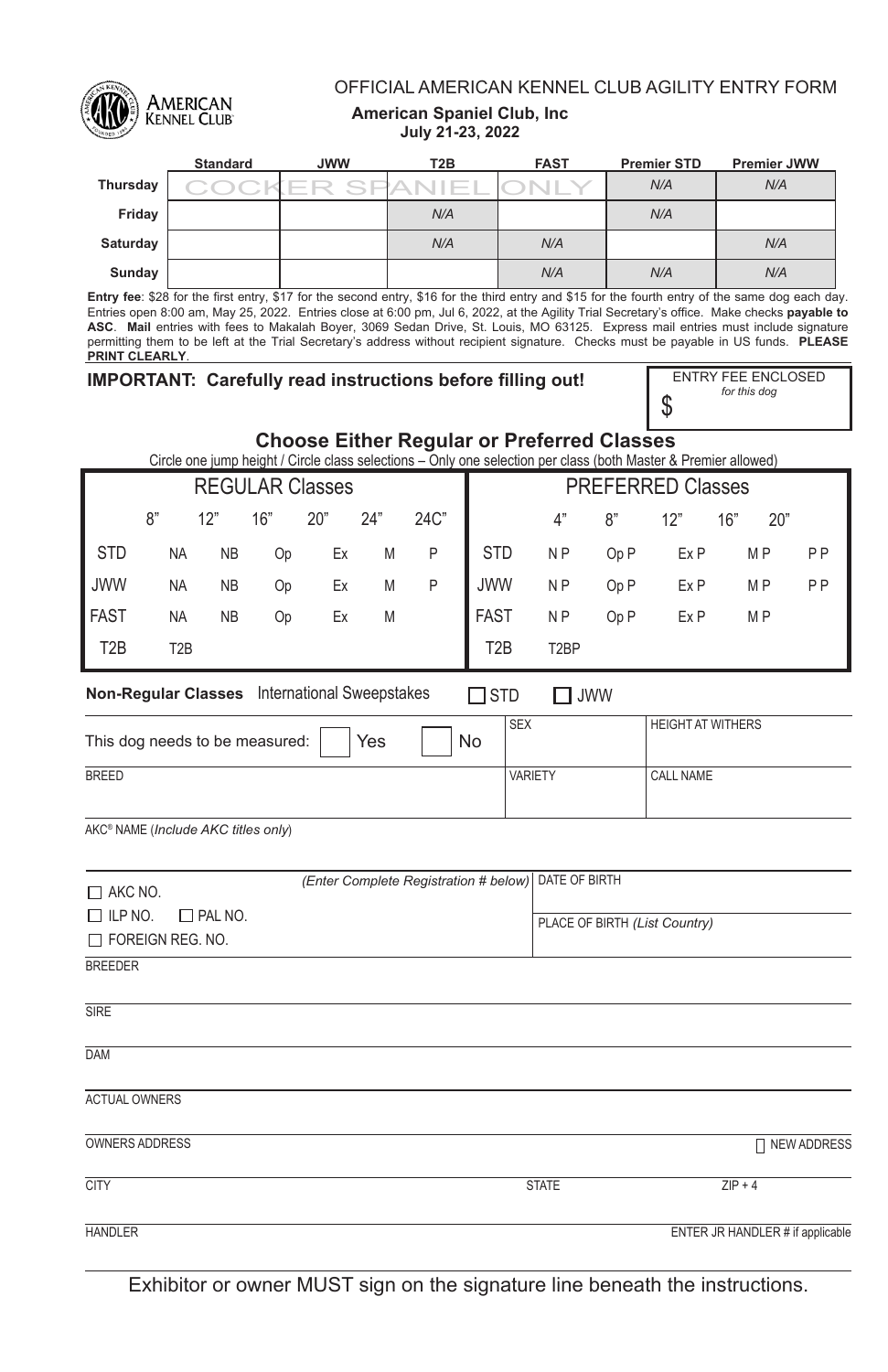#### AGREEMENT

I certify that I am the actual owner of the dog, or that I am the duly authorized agent of the actual owner whose name I have entered. In consideration of the acceptance of this entry, I (we) agree to abide by the rules and regulations of The American Kennel Club in effect at the time of this event, and any additional rules and regulations appearing in the premium list of this event and entry form and any decision made in accord with them. I (we) agree that the club holding this event has the right to refuse this entry for cause which the club shall deem sufficient. I (we) certify and represent that the dog entered is not a hazard to persons or other dogs. In consideration of the acceptance of this entry and of the holding of this event and of the opportunity to have the dog judged and to win prizes, ribbons, or trophies, I (we) agree to hold the AKC, the event-giving club, their members, directors, governors, officers, agents, superintendents or event secretary and the owner and/or lessor of the premises and any provider of services that are necessary to hold this event and any employees or volunteers of the aforementioned parties, and any AKC approved judge, judging at this event, harmless from any claim for loss or injury which may be alleged to have been caused directly or indirectly to any person or thing by the act of this dog while in or about the event premises or grounds or near any entrance thereto, and I (we) personally assume all responsibility and liability for any such claim; and I (we) further agree to hold the aforementioned parties harmless from any claim for loss, injury or damage to this dog.

Additionally, I (we) hereby assume the sole responsibility for and agree to indemnify, defend and save the aforementioned parties harmless from any and all loss and expense (including legal fees) by reason of the liability imposed by law upon any of the aforementioned parties for damage because of bodily injuries, including death at any time resulting therefrom, sustained by any person or persons, including myself (ourselves), or on account of damage to property, arising out of or in consequence of my (our) participation in this event, however such, injuries, death or property damage may be caused, and whether or not the same may have been caused or may be alleged to have been caused by the negligence of the aforementioned parties or any of their employees, agents, or any other persons. **I (WE) AGREE THAT ANY CAUSE OF ACTION, CONTROVERSY OR CLAIM ARISING OUT OF OR RELATED TO THE ENTRY, EXHIBITION OR ATTENDANCE AT THE EVENT BETWEEN THE AKC AND THE EVENT-GIVING CLUB (UNLESS OTHERWISE STATED IN THIS PREMIUM LIST) AND MYSELF (OURSELVES) OR AS TO THE CONSTRUCTION, INTERPRETATION AND EFFECT OF THIS AGREEMENT SHALL BE SETTLED BY ARBITRATION PURSUANT TO THE APPLICABLE RULES OF THE AMERICAN ARBI-TRATION ASSOCIATION. HOWEVER, PRIOR TO ARBITRATION ALL APPLICABLE AKC BYLAWS, RULES, REGULATIONS AND PROCEDURES MUST FIRST BE FOLLOWED AS SET FORTH IN THE AKC CHARTER AND BYLAWS, RULES, REGULATIONS, PUBLISHED POLICIES AND GUIDELINES.**

#### **INSTRUCTIONS**

Handlers whose dogs measure into the 8" through 20" regular jump height divisions may opt to enter in a higher or 24-choice height division for all Regular titling classes, but not in a division lower than their proper height division. Dogs who measure into the 24" regular jump height division may not enter 24-choice. Dogs entered in the Preferred classes must compete at the required jump height and may not compete in a jump height division higher or lower than their proper height division.

All dogs that have not been officially measured for an Agility Jump Height Card may still compete; however, they must be measured by a Judge of record, an Agility Field Representative, or a Volunteer Measuring Official, prior to running. If measured by the Judge of record, that measurement will be valid for this trial or back-to-back trials only. If a measurement is necessary, it is the exhibitor's responsibility to have their dog(s) measured prior to running.

Dogs listed in the AKC Canine Partners Program<sup>SM</sup> may be eligible to enter all-breed AKC agility trials at the club's option. These dogs should be listed as All American Dog and must include their AKC number on the entry form and check the AKC No. box.

Junior Handlers should enter their Junior Handler number on the front of this form. Should you not have your Junior Handler number, it may be obtained from the American Kennel Club (919) 233-9767. If the Junior Handler is not the owner of the dog identified on the face of this form, what is the relationship of the Junior Handler to the Owner?

 $\_$  ,  $\_$  ,  $\_$  ,  $\_$  ,  $\_$  ,  $\_$  ,  $\_$  ,  $\_$  ,  $\_$  ,  $\_$  ,  $\_$  ,  $\_$  ,  $\_$  ,  $\_$  ,  $\_$  ,  $\_$  ,  $\_$  ,  $\_$  ,  $\_$  ,  $\_$  ,  $\_$  ,  $\_$  ,  $\_$  ,  $\_$  ,  $\_$  ,  $\_$  ,  $\_$  ,  $\_$  ,  $\_$  ,  $\_$  ,  $\_$  ,  $\_$  ,  $\_$  ,  $\_$  ,  $\_$  ,  $\_$  ,  $\_$  , \_\_\_\_\_\_\_\_\_\_\_\_\_\_\_\_\_\_\_\_\_\_\_\_\_\_\_\_\_\_\_\_\_\_\_\_\_\_\_\_\_\_\_\_\_\_\_\_\_\_\_\_\_\_\_\_\_\_\_\_\_\_\_\_\_\_\_\_\_\_\_\_\_\_\_\_\_\_\_\_\_\_\_\_\_\_\_\_

**SIGNATURE** of owner or his agent duly authorized to make this entry.

# **SIGN HERE X**

Telephone Number: \_\_\_\_\_

Email:

In Case of Emergency - Name: Phone #:

AEAGL2 - (10/17)

New Email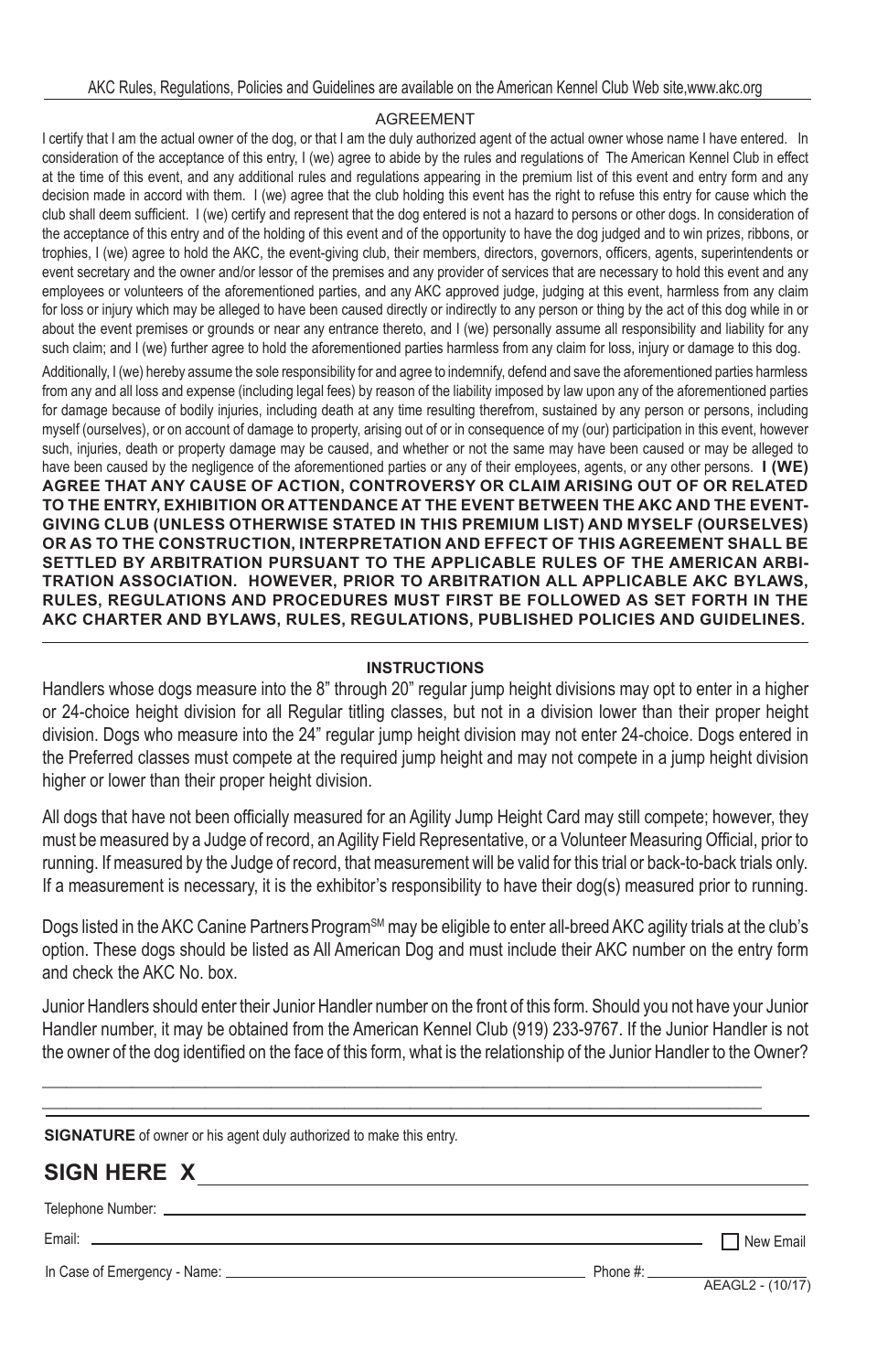## **Top Dog Catalog**

Printed copies of the Top Dog catalog must be ordered. Deadline to order is July 3, 2022 Cost is:

 \$17.00 if picked up at the show, or \$20.00 if you want your catalog mailed. You must choose shipping for each catalog to be shipped.

To place an order, go to americanspanielclub.org under "shop". Contact Jeanne Grimm for questions @ skiboos@bellsouth.net

# **Annual Board Meeting Wednesday, July 20, 2022 9:00am on the 2nd floor Open to ALL ASC members**

#### **PHOTOGRAPHER**

 **We are so pleased to have Mike Lifer returning to offer his awsome action shots. Please visit his booth.**

#### **VOLUNTEERS**

**A worker schedule will be available at the site beginning Wednesday for each day. Please help us fill each position. We value our volunteers and will provide a meal ticket amount and tickets for each class worked for our over the top raffle items.**

## **OFFICIAL AMERICAN KENNEL CLUB ENTRY FORM AGILITY TRIAL -- MOVE-UP**

#### **ASC - July 21-23, 2022**

| Thursday                                                                                                                      | Friday      | Saturday         | Sunday                            |
|-------------------------------------------------------------------------------------------------------------------------------|-------------|------------------|-----------------------------------|
| Mail form to Makalah Boyer, 3069 Sedan Drive, St. Louis, MO 63125                                                             |             |                  |                                   |
| AKC REGISTERED NAME (INCLUDE AKC TITLES ONLY)                                                                                 |             |                  | <b>DATE</b><br>OF<br><b>BIRTH</b> |
| AKC REG NO                                                                                                                    |             | CALL NAME        |                                   |
| MOVE <b>STANDARD</b> ENTRY TO:                                                                                                | OPEN        | <b>EXCELLENT</b> | <b>MASTER</b>                     |
| MOVE <b>JWW ENTRY TO:</b>                                                                                                     | <b>OPEN</b> | <b>EXCELLENT</b> | <b>MASTER</b>                     |
| MOVE <b>FAST</b> ENTRY TO:                                                                                                    | <b>OPEN</b> | <b>EXCELLENT</b> | <b>MASTER</b>                     |
| <b>ACTUAL OWNER(S)</b>                                                                                                        |             |                  |                                   |
| PARENT OR GUARDIAN SIGNATURE<br>SIGNATURE OF OWNER OR HIS AGENT DULY<br>IF OWNER IS UNDER 18<br>AUTHORIZED TO MAKE THIS ENTRY |             |                  |                                   |

X